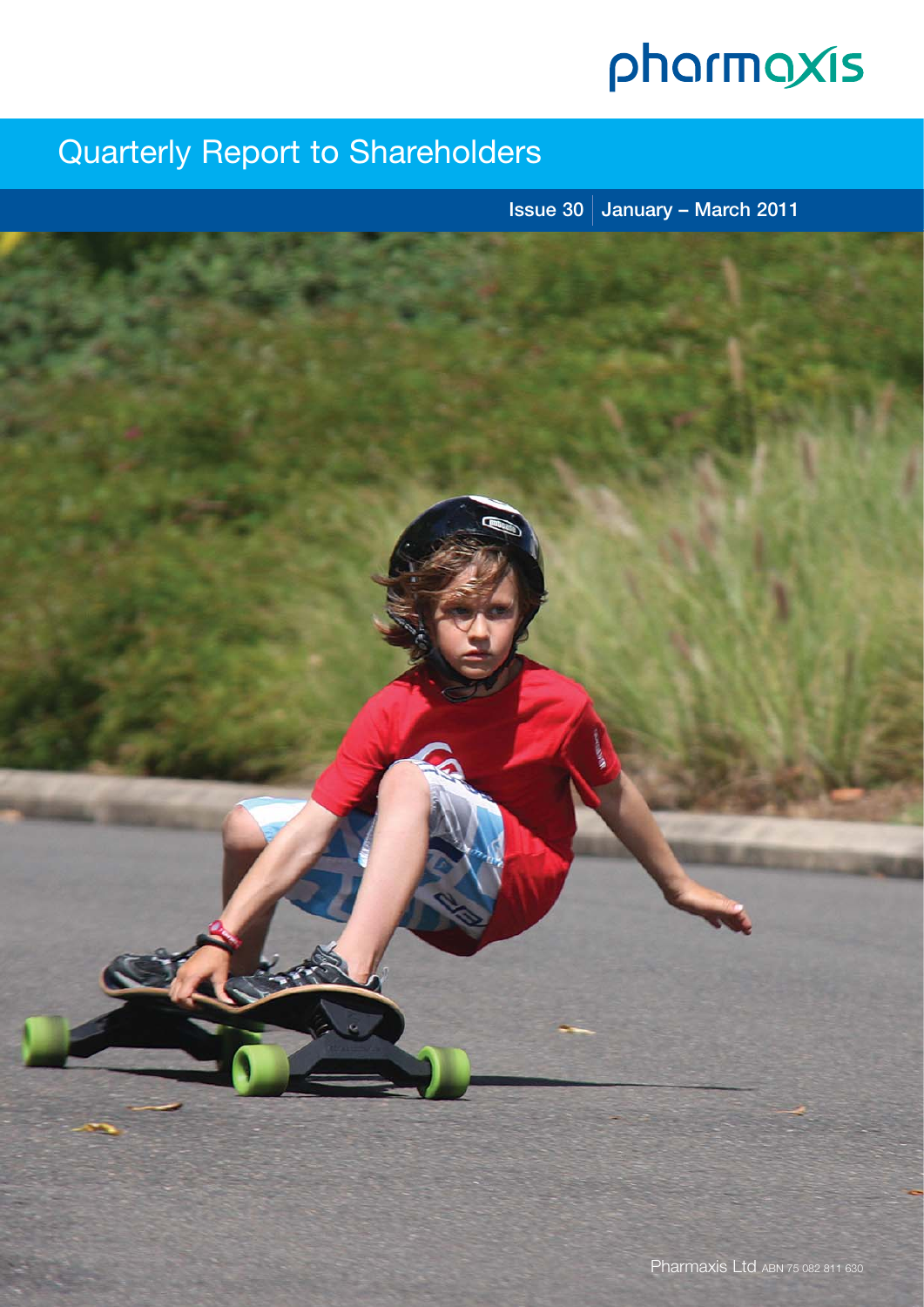# pharmaxis

# Producing human healthcare products to treat and manage respiratory diseases

## Overview of Pharmaxis

#### **The Business**

Pharmaxis is a specialty pharmaceutical company with activities spanning product research & development through to manufacture, sales and marketing. The company's therapeutic interests include lung diseases such as cystic fibrosis, asthma, bronchiectasis and chronic obstructive pulmonary disease.

Based in Sydney, Australia, Pharmaxis manufactures its two lead products for commercial sale, clinical trials and for compassionate use.

#### **Aridol**

The first product, Aridol™ (mannitol bronchial challenge test) is registered for sale and marketing in Australia, Europe, South Korea and the United States. Aridol is designed to assist in the detection of hyperresponsive, or twitchy airways, which is one of the hallmarks of asthma. Aridol's approvals followed the completion of two large Phase III trials involving over 1,100 participants.

#### **Bronchitol**

The second product, Bronchitol™ has completed two regulatory Phase III trials for cystic fibrosis involving 600 patients and has been approved for marketing in Australia and is in marketing approval review in Europe. An additional Phase III trial in bronchiectasis is underway.

#### **ASM8**

This new drug for the treatment of asthma has completed a number of clinical trials in people affected by allergic asthma and it is currently in an expansive Phase II clinical trial.

#### **PXS25**

This drug has been developed for the treatment of lung fibrosis and is currently in Phase I clinical trials.





*Front cover: In recent years, there has been a worldwide increase in childhood asthma.*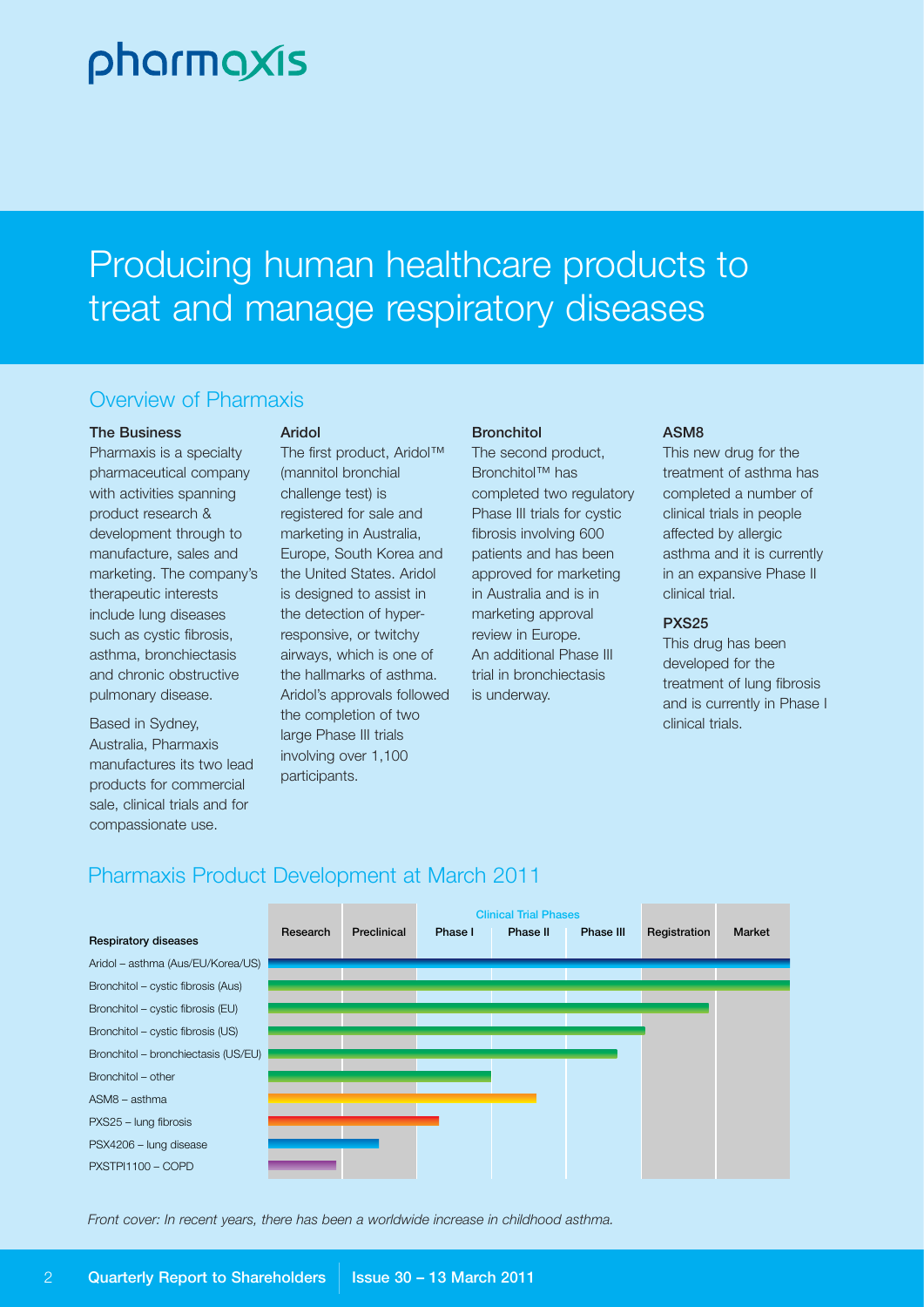

## CEO Report

The first quarter of 2011 is now well behind us and the challenges facing the developer of new pharmaceutical products are no easier today than they ever were, in spite of great advances in our understanding of human diseases. A great deal of effort has to be expended to show that a new medicine is both effective at treating the target disease and is safe. The challenges are particularly difficult for developers of new drugs to treat serious, life long diseases such as cystic fibrosis, where the drugs may have to be taken for 20 or 30 years. Under this scenario new drugs must be extremely safe. I am very pleased to say that Bronchitol has now been approved to treat cystic fibrosis in its first market, Australia, and so becomes the first new medicine to treat this disease for 18 years. The apparent poor record in delivering new drugs for cystic fibrosis is not due to lack of effort but highlights the difficulties in developing medicines for this disease. As we have been developing Bronchitol over the last few years, we have seen competitors fall at one of the many clinical development hurdles – being deemed either not effective enough or not safe. Bronchitol is a very rare thing indeed, a new drug shown to be both safe and effective.

Bronchitol becomes the second product developed by Pharmaxis from the same base technology and our plan is to broaden the application of Bronchitol beyond cystic fibrosis by investing in new clinical indications and new delivery technologies. In a similar vein, as we look out beyond Bronchitol and Aridol, it is appropriate that we continue to research and develop new drugs of the future.

We must do this – while staying focused on our firm and clear goal to reach a positive cash flow position. The company is now at a turning point in its evolution as it moves from a clinically and regulatory focused organization to an operating business concerned with product supply, inventory, customers and, importantly, receipts.

The future for the business has not looked brighter and we look forward to engaging in the transformation of the company with a great deal of enthusiasm.

Ala D. Roberton

Alan D Robertson, Chief Executive Officer

## First Quarter Highlights

- The Australian TGA approves Bronchitol for cystic fibrosis
- The Bronchitol market launch for CF occurs in Perth
- Aridol is formally launched in the USA

### Forthcoming Events

- The European marketing application for Bronchitol concludes
- The US marketing application for Bronchitol is submitted to the FDA

First new drug for CF in 18 years

EU marketing application for **Bronchitol**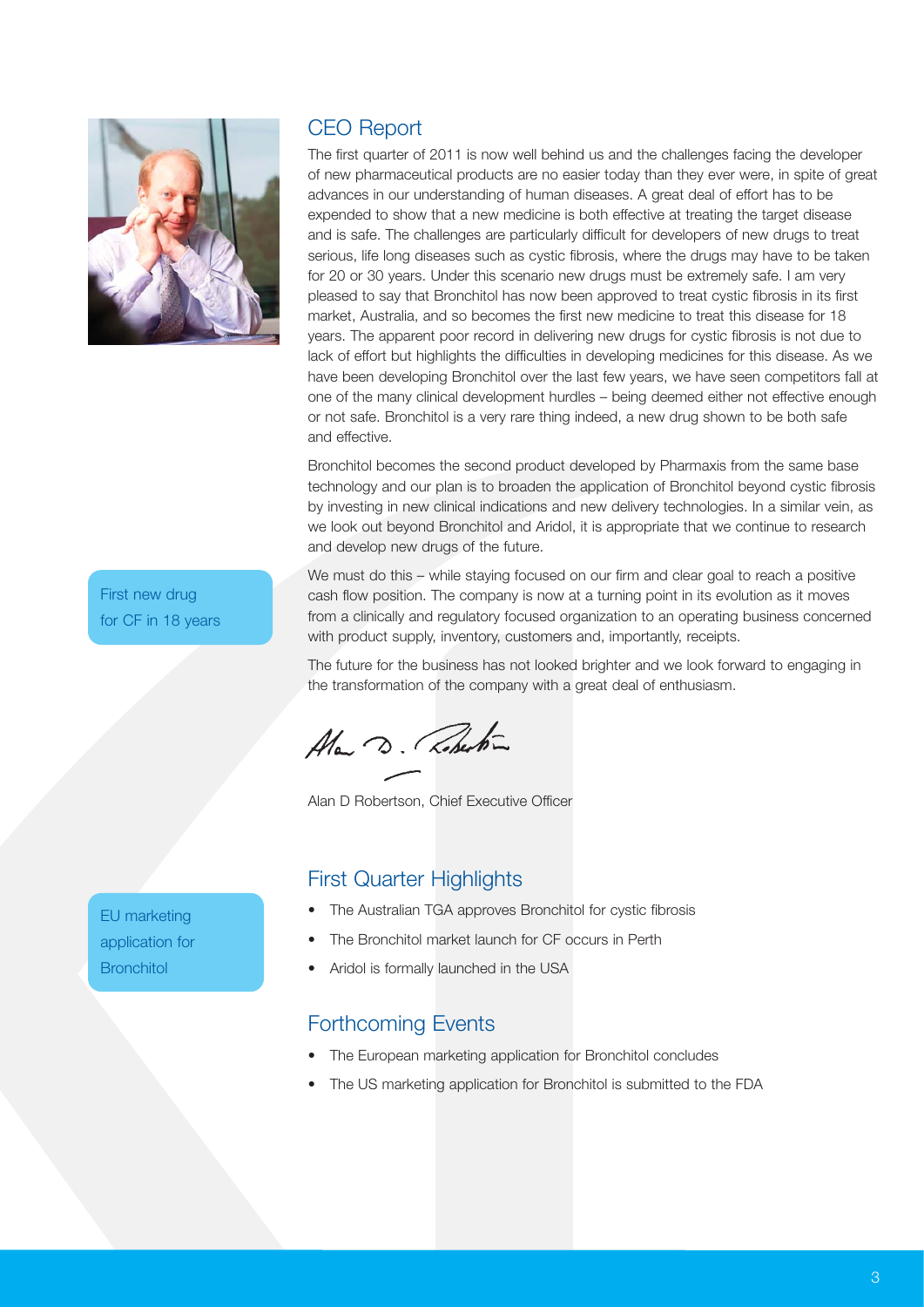

Complete CF data set now available

## Bronchitol for cystic fibrosis

Cystic fibrosis is a challenging disease to live with and involves extensive and intensive treatment regimes for the patients and their families. It is a disease from birth and the major cause of debilitation for the patient is mucus build up in the lungs. Excessive mucus on the lungs causes a cycle of infection and excessive lung secretions that is difficult to break. Over the years therapies have been developed to help with mucus clearance (dornase alpha) and with infection (antibiotics) and these products have been commercially successful and have produced significant benefit for the patient. However, people with cystic fibrosis have a much shorter life expectancy than people without cystic fibrosis and the main problem is an irreversible loss of lung function. It is now generally accepted, although not definitively proven, that loss of lung function in cystic fibrosis is due to loss of water from the surface lining of the lung—impairing normal lung clearance. If it were possible to restore normal lung defence and normal lung clearance then the patient with CF should suffer much less from the cycle of infection and mucus build up that leads to loss of lung function. Bronchitol has been designed to restore normal lung hydration and, we believe, when that is achieved normal lung defence and normal lung clearance is restored.



#### **Change in lung function after 12 months Bronchitol treatment**

ext now available<br> **Example 3**<br> **Example 3**<br> **Example 3**<br> **Example 3**<br> **Example 3**<br> **Example 3**<br> **Example 3**<br> **Example 3**<br> **Example 3**<br> **Example 3**<br> **Example 3**<br> **Example 3**<br> **Percent in Fevering function and 6.2% in the** 

Bronchitol has been the subject of extensive clinical trials and its performance has been remarkably consistent. In two major clinical trials, run in different hospitals, in different countries, at different times, Bronchitol improved lung function by 8.1% in one instance and 8.2% in the second instance. Bronchitol achieved this feat in patients that were being treated with the latest drugs and subject to the latest techniques for keeping their lungs clear. It is important to bear in mind that patients with cystic fibrosis will normally lose 1-2% of their lung function annually. This data and this consistency of performance gives us hope that Bronchitol will change the course of the disease over time and less people will succumb to the ravages of the disease early in life.

Bronchitol has now been approved for sale in Australia following an extensive review by the Therapeutic Goods Administration and Pharmaxis has applied to have Bronchitol listed on the Pharmaceutical Benefits Scheme (PBS). In the meantime, Bronchitol has been launched to the cystic fibrosis community and is now available to eligible patients who wish to use it. It is indicated for the treatment of cystic fibrosis in both paediatric and adult populations six years and above, as either an add on therapy to dornase alfa, or in patients intolerant to, or inadequately responsive to dornase alfa.

Dornase alfa is marketed as Pulmozyme and has been part of the cystic fibrosis treatment regimen for 18 years. In the clinical trials, dornase alfa was used by 65% of the patients.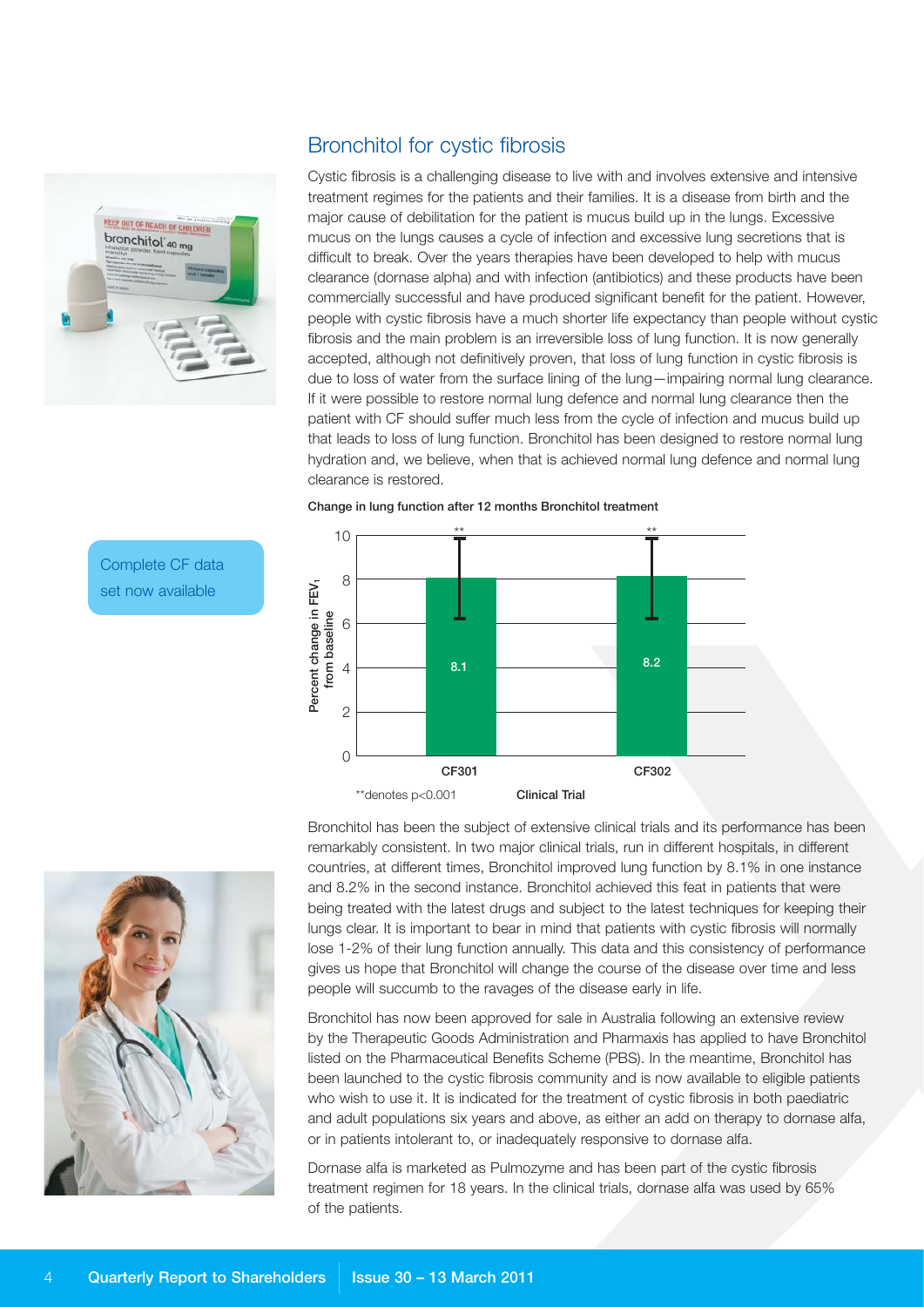## Bronchitol for CF in Europe

The marketing application for Bronchitol in Europe has been the subject of an exhaustive review by the European regulatory agencies. The application has gone through what is known as the centralised procedure which, if successful, gives access to all 27 member states of the European Union. The process is now nearing its end and is scheduled to conclude during the June quarter. Bronchitol will be made available first in Germany and the United Kingdom and launches will be held as soon as the marketing certificates have been received—normally a month or so after approval.

There are 40,000 people affected by cystic fibrosis in Western Europe which represents a major market for the company. Pharmaxis has established a subsidiary in the UK that will take responsibility for the local sales of Bronchitol. There are currently 11 staff in this office with responsibility for sales, marketing and product support. In the UK, there are 8,000 patients with cystic fibrosis treated through 55 specialist CF centres that provide services for both adults and children.

For the principal European countries outside the UK we have engaged the Quintiles organisation to provide market access personnel. The first appointment has been made to help reach into the German market and additional people will be added following receipt of the market authorisation. In Germany, there are 111 CF centres and the nine largest hospitals care for 36% of the 8,000 German CF patients. Market research shows that today, even before the product is approved, over 80% of the German CF physicians are aware of Bronchitol through either direct, first hand, experience or through company presentations at international scientific meetings.

After Germany and the UK, the product will be introduced progressively throughout the rest of Europe.

## Bronchitol for CF in the USA

The United States represents the largest national market for Bronchitol for cystic fibrosis with over 30,000 patients managed through 150 specialist centres. To access this market, two clinical trials have been conducted in 600 patients in 93 hospitals. The data from all the trials undertaken with Bronchitol during its development have been presented to the FDA and the marketing application is now being assembled. It is anticipated that this process will conclude during 2012.

Access to the United States will be driven by our subsidiary in Philadelphia. In this office, there are now 18 people concerned with regulatory affairs and various product support activities. In addition and while the Bronchitol marketing application is being progressed, this group is overseeing the sales and marketing of Aridol throughout the USA.

Although the number of patients is small the clinical need in CF remains real and compelling. Even with the introduction of new antibiotics and extensive physiotherapy, the average age at which a cystic fibrosis patient loses their life is in the mid-20's.

## Bronchitol for bronchiectasis

Bronchiectasis is a serious condition of the lung affecting as many as 600,000 people in the US and Europe. Pharmaxis has conducted one large Phase 3 trial demonstrating that Bronchitol can improve quality of life and we are now completing a second Phase 3 trial looking at reducing the incidence of serious, life threatening exacerbations. The trial results are due mid-2012.

Marketing plans well advanced in Europe

Germany and the UK first markets

NDA in preparation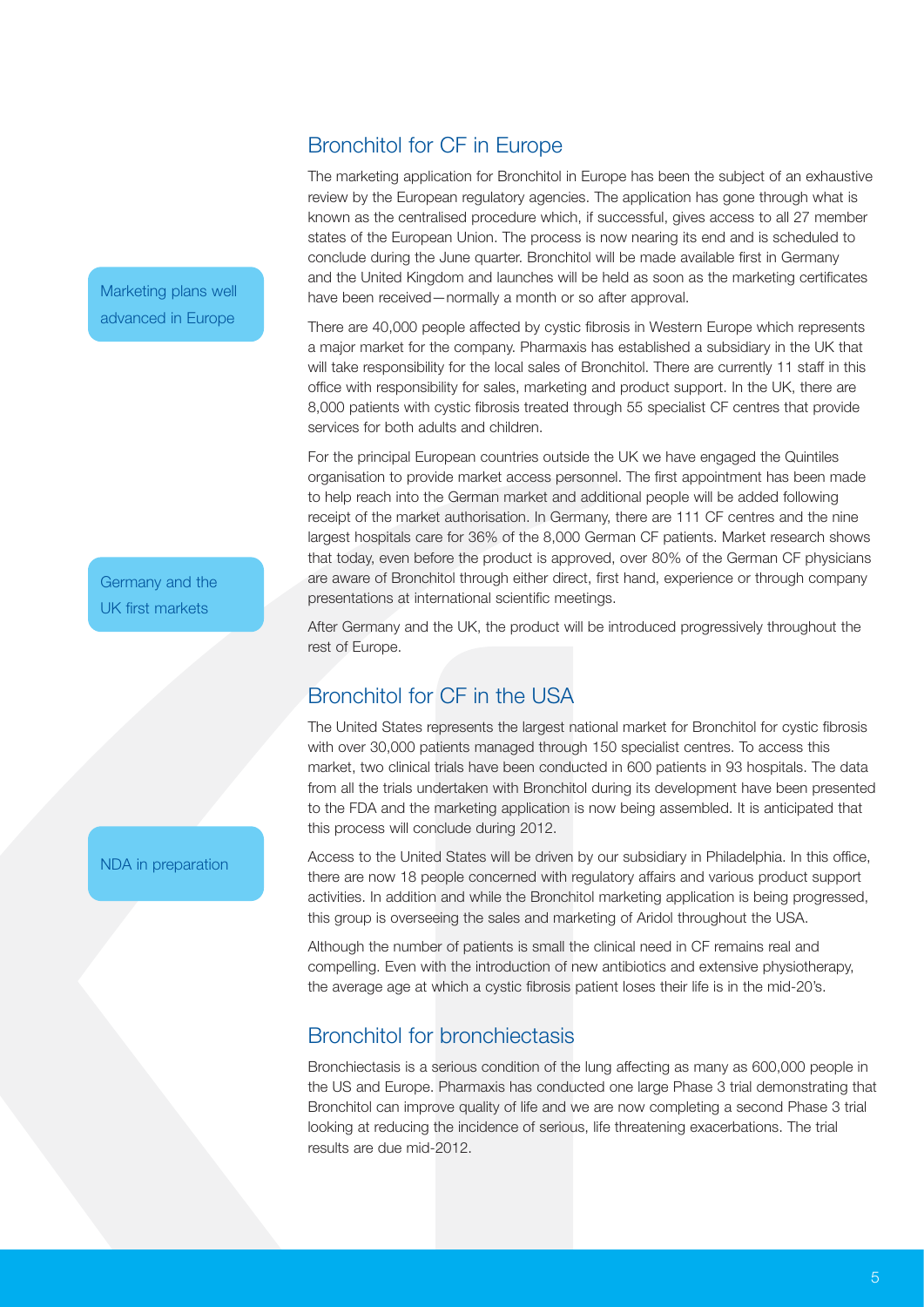

New publications on Aridol use

ASM8 in trial

## Aridol

Aridol is a lung function test designed to help doctors diagnose and manage asthma by detecting active airway inflammation through measuring airway hyperresponsiveness. Anti-inflammatory drugs are the mainstay of asthma treatment and lead to a reduction in airway-hyperresponsiveness through reducing inflammation. Aridol is simple and easy to use and suitable for use in hospital outpatient clinics and specialist physician's offices.

During the quarter the results from two important clinical trials with Aridol were reported at the annual meeting of the American Association of Allergy, Asthma and Inflammation in San Francisco.

The first trial (Respir Med. 2011 Apr;105(4):558-65) was run in the United Kingdom and was conducted in 119 asthmatics and was designed to determine if supervised step-down of inhaled steroid treatment had any effect on inflammation. This is important because current asthma guidelines recommend step-down of inhaled steroids and yet determining the minimum effective dose can be problematic. The conclusion from this trial was that a significant reduction in inhaled steroid dose can be achieved in a community setting using Aridol, without any worsening of airway inflammation, or lung function, and with an associated improvement in quality of life.

In a second trial (Respir Med. 2011 May;105(5):691-7) conducted in children aged 12-17 years in the Netherlands, researchers were able to show that children with clinically stable asthma, controlled by a combination product of a long acting bronchodilator and an anti-inflammatory drug can have the long acting bronchodilator removed from treatment without any loss of asthma control or change to the Aridol response. The importance of this clinical study directly relates to the current debate surrounding the safety of long acting bronchodilator treatment – particularly in children.

These two trials position Aridol as a valuable agent for improving health outcomes for those people with persistent asthma. The trials (described in brief above) and additional presentations at international symposium are bringing Aridol to the attention of the respiratory scientific community. This should translate to increased sales of Aridol and improved health outcomes for those people with asthma.

Aridol was launched in the US in February of this year.

### ASM8

ASM8 is a new inhaled drug designed to treat those allergic asthmatics that are inadequately controlled with existing medication. This represents about 10% of the asthma community and affects children and adults alike. A Phase II trial with ASM8 is in recruitment and is expected to report during the second half of 2011.

## PXS25

PXS25 is a drug being developed to treat pulmonary fibrosis—a disease of unknown origin that involves the deposition of collagen in the walls of the lung. In preclinical studies conducted in collaboration with the Mayo clinic in the US, PXS25 prevents the deposition of collagen and the loss of elasticity in models of pulmonary fibrosis. The first Phase I trial has been completed and further studies are being organised to commence later in 2011.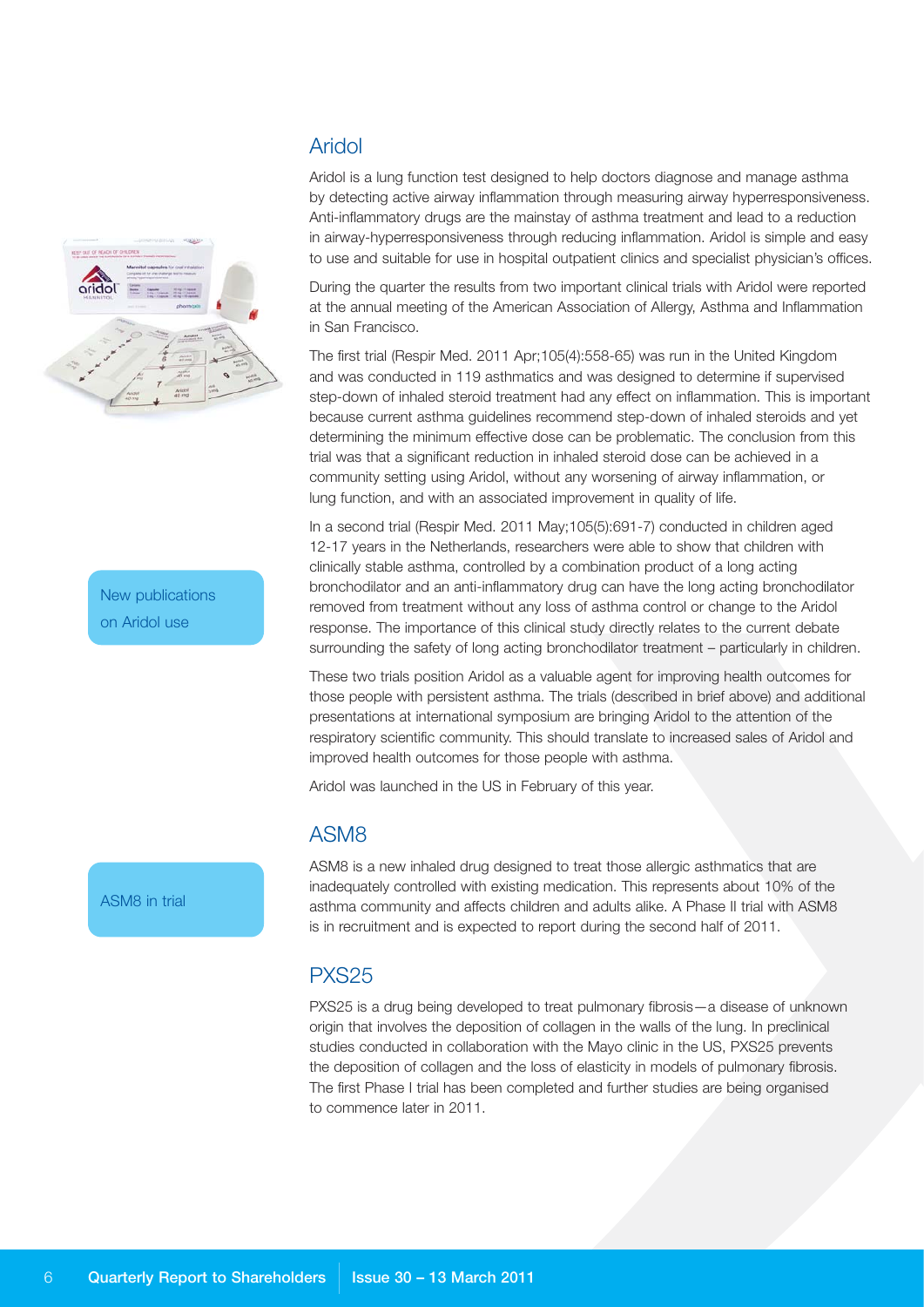#### Corporate News

Pharmaxis presents at international meetings

An important part of drug development is presentation of the clinical trial data in scientific meetings that allows participants an opportunity to review the data and to question the results.

In this regard, we have received acceptance of four papers to be presented at the forthcoming European Cystic Fibrosis Society meeting in Hamburg, Germany. We are anticipating that this meeting will coincide with the German launch of Bronchitol.

In addition to presentations at symposia, a scientific paper has been accepted for publication concerning the first cystic fibrosis Phase 3 clinical trial with Professor D Bilton as the leading author and further scientific papers concerning the role of Bronchitol in combined clinical data from the Phase 3 clinical trials are in preparation. Quality scientific articles in peer reviewed journals are vital for the commercial success of Bronchitol.

The new factory in Sydney is now well established with additional ancillary equipment being installed in recent months. The factory has been inspected by the TGA and is appropriately certified for the manufacture of both Aridol and Bronchitol for clinical trial use.

## Financial Overview of the Quarter

Pharmaxis finished the quarter with \$56 million in cash.

For the March 2011 quarter, sales of \$318,000 compared to \$282,000 in 2010 and \$157,000 in the December 2010 quarter.

Research and development expenses of \$7.8 million for the March 2011 quarter compares to \$9.0 million in both the March 2010 and the December 2010 quarter. Clinical trials and manufacturing development each account for approximately 30% of expenditure in the current quarter. The decrease in current quarter expenditure is mainly attributable to clinical trials (decreased by approximately 60%), partially offset by a small increase in device development.

Commercial expenses of \$2.7 million compares to \$1.3 million in the March 2010 quarter and \$2.2 million in the December 2010 quarter. Expenditures have increased as the company launched Aridol in the US and Bronchitol in Australia, and as it prepares for the launch of Bronchitol in Europe.

Administration expenditure of \$1.2 million compares to \$4.6 million in the March 2010 quarter and \$1.6 million in the December 2010 quarter. The comparative quarter included approximately \$3.1 million in relation to the integration of the Topigen acquisition.

Finance costs represent the ongoing finance charge component of the capitalized finance lease for our facility at Frenchs Forest.

Operating activities used cash of \$10.2 million compared to \$11.5 million in March 2010 and \$8.4 million in the December 2010 quarter. Integration of the Topigen acquisition accounted for approximately \$2.0 million of cash usage in March 2010. Investing activities used cash of \$0.3 million compared to the generation of \$5.5 million cash in March 2010 and use of \$0.4 million cash in the December 2010 quarter.

Aridol revenue increased